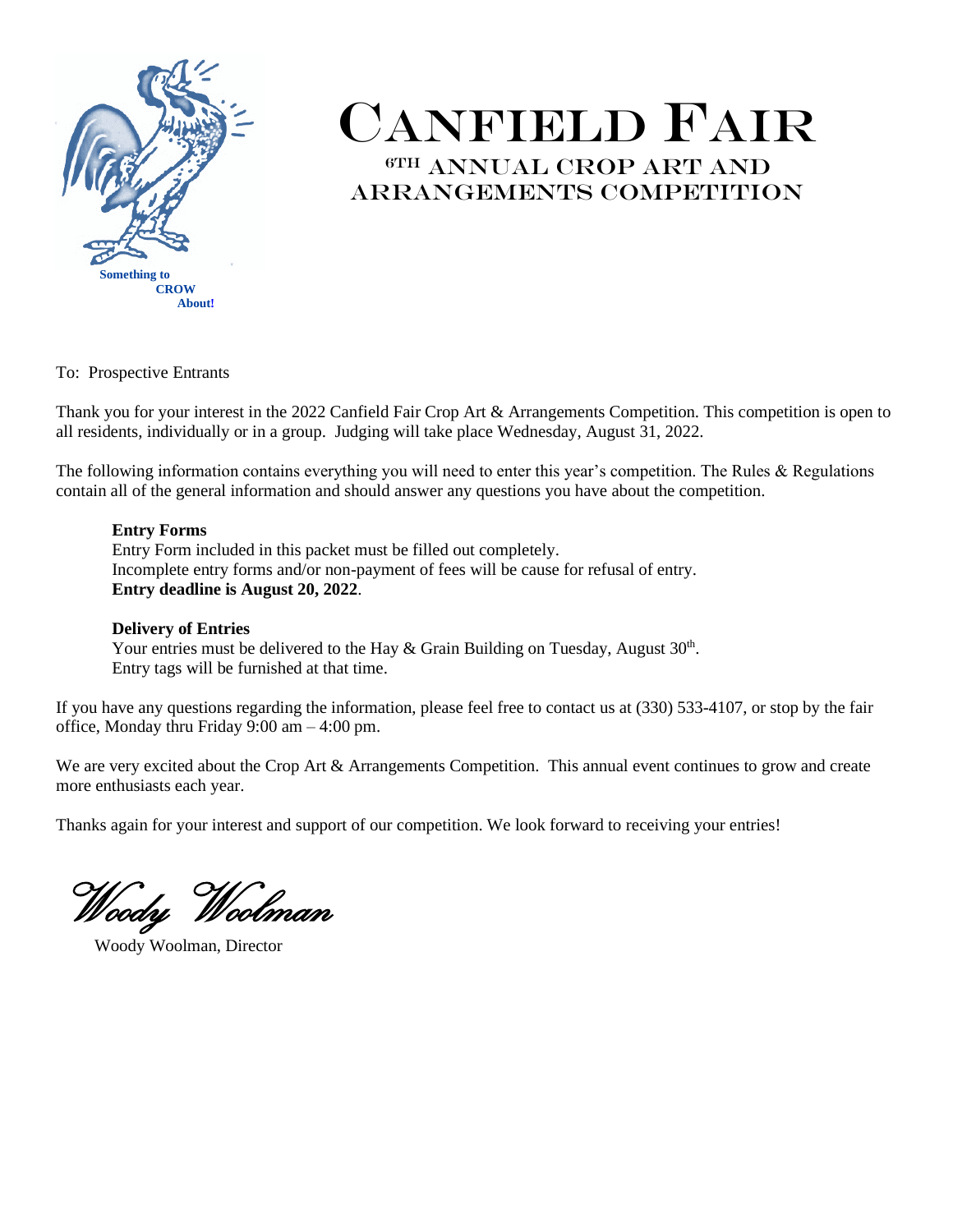## **2022 CANFIELD FAIR CROP ART AND ARRANGEMENTS RULES AND REGULATIONS**

- 1. Open to any resident. Any individual or group can exhibit a single entry.
- 2. Limited to one entry per individual or group per class. One member only per family or household may make an entry in any class. If more than one family/household member(s) wants to enter, they must enter as a group.
- 3. Completed entry form and entry fee of \$4.00 plus \$1.00 processing fee must be received by **August 20th**.
- 4. Exhibits must be delivered to the Hay & Grain Building on **Tuesday, August 30th**.
- 5. Exhibits in this class must remain on exhibit until **Monday, September 5 th**. Time to be determined.
- 6. The exhibit must be the work of the exhibitor(s). No kits shall be used.
- 7. Name and address must be placed on back of exhibit.
- 8. Any exhibit which does not conform to requirements or which has plant parts or kinds, or products, which are not in compliance with the rules of this class, will be disqualified or discounted by the Superintendent in advance of the judging of the exhibits. Reason(s) for disqualification will be noted on the exhibitor tag.
- 9. Repeated showing of the same exhibit is discouraged and shall place lower than a new exhibit of equal quality.
- 10. The Management of the Canfield Fair reserves the right to interpret these rules and regulations and to arbitrarily settle and determine all matters.
- 11. The Fair Management will use diligence to ensure the safety of articles entered for exhibition after their arrival and placement, but under no circumstances will it be responsible for any loss or damage done to any article on exhibition and the exhibitor shall indemnity the fair and the management thereof, against all legal or other proceedings in regard thereto.

## 12. **Definition of Exhibitors**:

- a. Junior Exhibitor ~ All exhibitors through age16
- b. Novice Exhibitor ~ All exhibitors over the age of 16
- c. Group (must list names of all exhibitors in the group)
- 13. **Materials**. Only the following materials may be used:

Seeds, stems, heads or panicles, and fruiting bodies or structures of oats, wheat, barley, flax, rye, corn, amaranth, canola, lentils, popcorn, decorative corn, soybeans, edible field beans, sunflowers, common buckwheat, field peas, millets, safflower, sorghum, sugar beet, sudan grass, common forage grasses (timothy, bluegrass. bromegrass and wild grasses, etc.), clovers, alfalfa, and wild rice. Crop plants shall be those specimens grown in Ohio; white rice and sesame seeds cannot be used. Superintendent shall be the final authority regarding crops grown in Ohio.

- 14. Seeds and dried fruiting structures only of any horticultural crop (vegetable and flower plants) which is suited or adapted for Ohio are allowed in all classes.
- 15. **Backgrounds**: Suitable backgrounds may be plywood, canvas board, heavy mat board, paneling, burlap (colored), linen, and suitable other fabric. Such backgrounds may be painted. Masonite/hardboard cannot be used as a backing, unless it is in a frame.
- 16. As indicated, 70% of the exposed area must be covered with seeds or plant parts. The background should be covered using seed.
- 17. **Legend Cards**: Exhibitor is required to list by name all items used on 4" x 6" card(s) with each exhibit and to glue on the legend card a few specimens of the seeds used, but need not provide a specimen of plant materials used due to difficulty of showing such materials on a 4" x 6" card. Typing of the list will be preferred. Place the legend card in plastic bag and tape to the back of the exhibit. Failure to provide a list will result in a penalty. All materials used shall be shown in their natural color (not dyed or otherwise colored).
- 18. Hanging or free standing exhibits are permitted. With hanging exhibits, if possible, the exhibitor must fit the exhibit with a metal hanging bracket or eye screws and wire adequate to support the work when hung.
- 19. **Maximum dimensions**: 24" x 40" and 30" in diameter.

#### **Entry Book No. 1 ~ Junior**

Using seeds, stems, etc., in natural colors on supporting background and excluding paints and dyes of any kind (framing optional but must appear finished overall). Junior class will use "**The rooster"** as the theme.

#### **Entry Book No. 2 ~ Novice**

Using seeds, stems, etc. in natural colors on supporting background and excluding paints and dyes of any kind (framing optional but must appear finished overall). Novice class will use this year's theme **"Celebrating Farm, Family and Fun".**

#### **Entry Book No. 3 ~ Group (must list names of all exhibitors in the group)**

Using seeds, stems, etc., in natural colors on supporting background and excluding paints and dyes of any kind (framing optional but must appear finished overall). Group class will use "**Canfield Fair**" as the theme.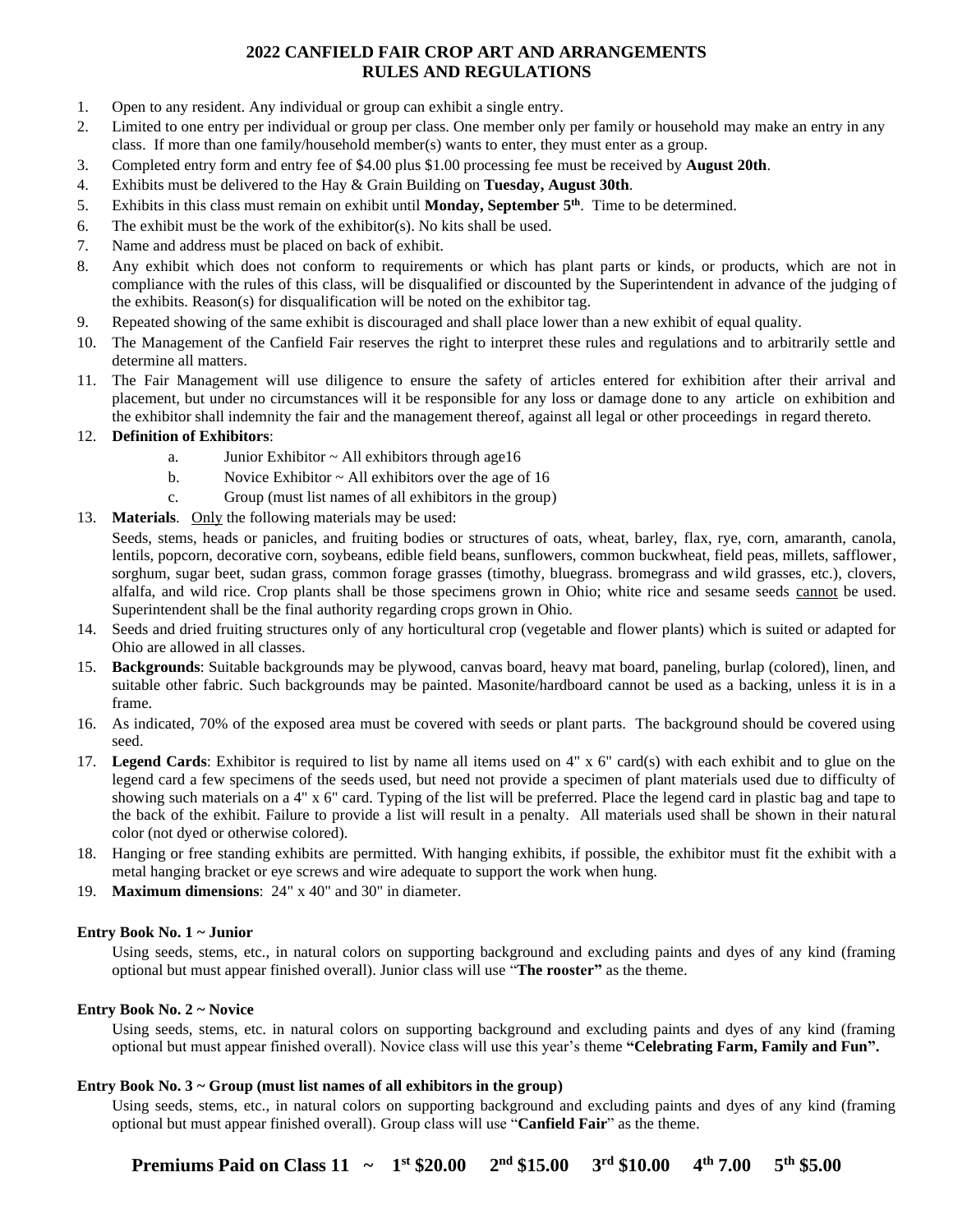#### **2022 CANFIELD FAIR CROP ART AND ARRANGEMENTS BACKGROUND AND INFORMATION**

#### *Crop Art*

Crop art involves the use of seeds instead of paints to create a work of art. Paints are permitted as part of the background.

Lovely seed mosaics, seed plaques, and irregular forms such as birds, and animals can be made from seeds and accessories. Even the beginner can create seed mosaics, etc., after a few simple instructions. In some localities, workshops are held to give the necessary instructions. For those persons who are unable to take advantage of the teaching and also to supplement the beginner's quest to being on his own, the following paragraphs will be useful information.

## *Seed Mosaics*

Nature's seeds possess colors and textures which lend themselves to the making of seed art objects. We shall confine ourselves to field and horticultural crops, seeds, and tree or shrub plant parts, nuts, etc. Weed seeds, or seeds of cultivated kinds that will not produce a crop of seeds in Ohio are excluded in this competition.

**Seeds:** Start collecting seeds of eligible crops from whatever source is at your disposal. This could be at your local seed store, from your farm friends, from seed catalogs (many sell as little as one pound), at county elevators, through your local garden club or arts center, or even from your own garden.

**Backgrounds:** The material selected should be rigid. Try 3/16-inch plywood. Also useful are the masonite, canvas board, heavy map board, and unfinished wood, such as paneling. Some artists cover the backboard with some kind of fabric, such as burlap, linen, or similar textured fabric. The wood background, when shellacked, or clear varnished, is just as appealing. When employing a fabric over the rigid backing used, cut the fabric at least one inch larger than the board on all sides. Pull taut, glue, and tack to hold in place. Allow to dry.

Tracing the design is more difficult on fabric than on a hard surface. Use graphite carbon and soft pencils to trace the design onto the background.

To proceed:

- 1. Trace the design onto the surface. If a skyline is needed, add it first with paints.
- 2. The seeds are attached to the background with Elmers or Fullers glue. Use plenty of glue. Start by applying glue to the lines of the design which has been traced on the background. Do small areas at a time. Have seeds handy in saucers or cups. Use a round toothpick or similar tool and place a small amount of glue on it for picking up and placing the seeds. Large seeds can be handled with tweezers or the fingers. Keep glue off the surface where no seeds will be applied. Allow the glue to dry hard. Avoid flexing the support board during drying.
- 3. Seed selection for the best colors and textures is part of a successful mosaic. Experience and a good selection of seeds are necessary and the beginner may make 2 or 3 mosaics using the same design with improved selection each time. Avoid dying or artificially coloring seeds as much as possible. Dye or color seeds only if absolutely necessary to get certain colors (i.e. blues).

Size small to medium art or seed mosaics are the most interesting. With birds, such as wild ducks, one-half to two-thirds normal size of the bird is best. The same holds with making rooster seed mosaics. Consider the use of the mosaic as a guide to size selected. The long length of the mosaic may be either vertical or horizontal, depending on the design selected. Beautiful mosaics may be 12" x 20", or even as small as 10" x 15", while others may need to be 20" x 30" in size.

**Framing:** Always frame rectangular or square mosaics or finish the edge to appear finished. Select frames that blend well with the mosaic. Irregular forms are not framed.

**Preparation for Showing:** The mosaic should be fitted with picture hanging wire or with hooks, if small, for hanging. The show chairman may hang the mosaic, or possibly stand it on a frame.

**Finishing:** Use a clear lacquer spray, or clear varnish, over the seeds and the supporting background if made of wood. The finish coat will hold seeds together better and it will bring more luster and color out of the seeds.

> **Textbook reference: Eleanor Van Rennsseler.** *Decorating with Seed Mosaics, Chipped Glass and Plant Materials***. Published by D. Van Nastrand Co. Inc., Princeton, N.J.**